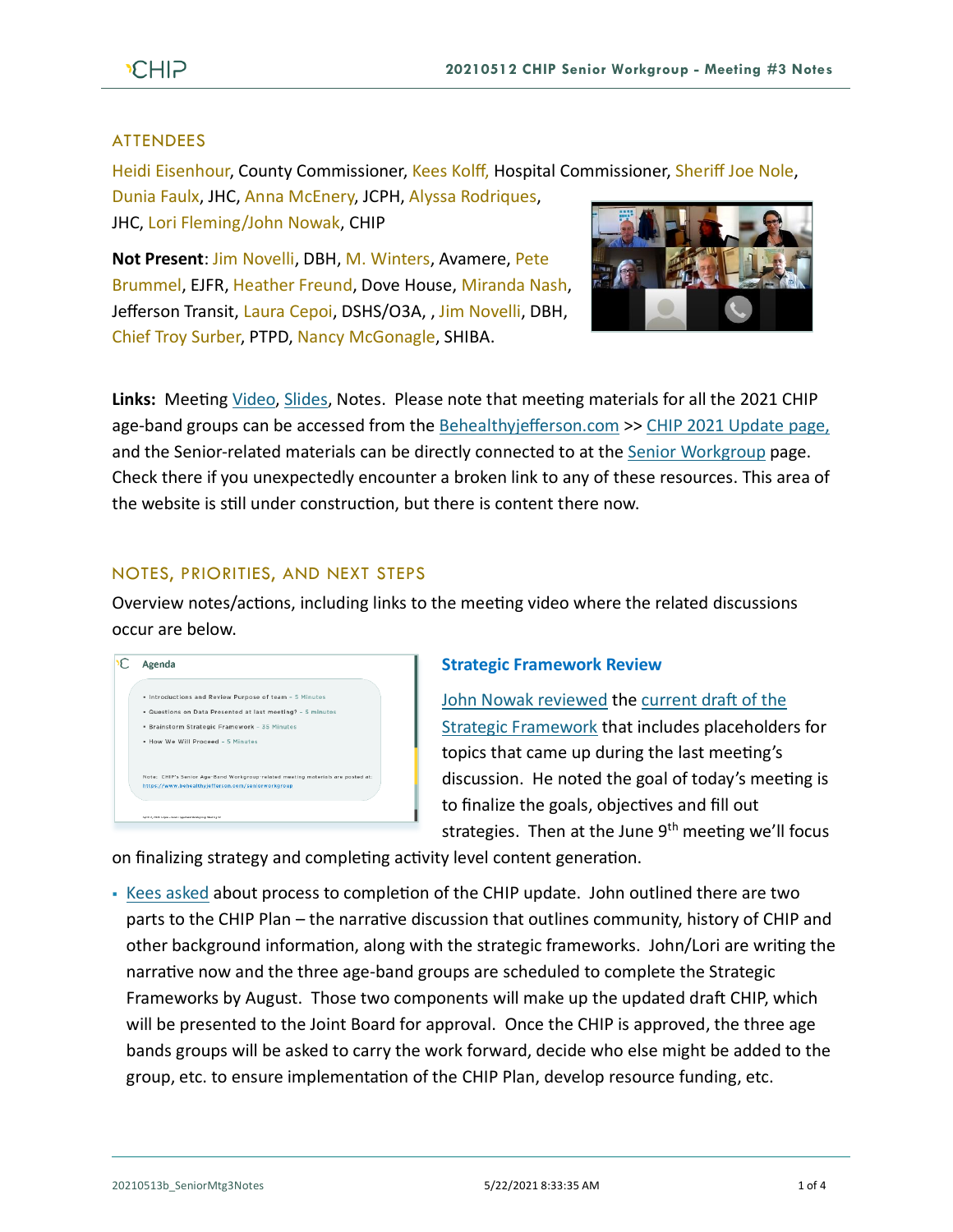# **CHIP**

▪ [Heidi outlined](https://youtu.be/Kvgwn2SQgcY?t=724) that Monday guidance will be released around Federal Rescue Funding. BOCC will work on project fund allocation of ~\$6.2M from the American Rescue Plan and potentially up to \$2M toward Public Lands – which comes to county with large public lands. There are 4 focuses for this funding: >>Support urgent covid-19 response; >>replace lost sector revenue to strengthen support for vital services; >>support economic stabilization for households and business, and >>address systemic public health and economic challenges. The timing is perfect to potentially direct some of that funding to things this group could identify that are gaps for the Elder age-band.

**Action:** Need to identify what we will have in the Senior Age-Band Strategic Framework that is a good candidate for ARP Funding and pursue next steps to secure those dollars.

## **Review of JHC's Regional Convening**

[Dunia Faulx presented](https://youtu.be/Kvgwn2SQgcY?t=1061) an overview of JHC's Fall 2019 Regional Convening [Overview](https://jeffersonhealthcare.org/regional-convening-the-health-of-older-adults-in-rural-communities-mind-body-body-and-soul/) and [Related Documents.](https://www.nationalcomplex.care/regional-convenings/regional-convenings-2019-washington/) Highlights noted from the information presented in 2019:

• [East Jefferson Fire and Rescue \(EJFR\), a key contributor to the Convening,](https://www.nationalcomplex.care/wp-content/uploads/2019/11/4.a-Geriatric-Convening_Walkowski.pdf) presented 2017-18



data showing incident counts by patient age, covered case studies that highlighted the mind/body/soul aspect of these incidents – elderly folks who feel isolated, recently lost their life partner, afraid of noises, hungry, etc. Chief Walkowski focused on future opportunities around improving access to services; Improving access to social services without calling 911; Implementation

of community risk reductions programs and a Community Paramedicine program that partners up JHC/EJFR that would allow people to be redirected from 911 call to another avenue of access.

▪ [Joey Rodriques presented](https://www.nationalcomplex.care/wp-content/uploads/2019/11/4.b-The-Aging-Population-We-Serve_Rodrigues.pdf) from Olympic Ambulance's perspective – that showed their 2019

#### Underlying patterns we're seeing

- Gait, strength, balance, and general mobility issues
- Household Risk Factors and emotional attachments to habitual ADLs
- Lack of education about available resources in community ▶ Loss of family and loved ones impacting social lives & leading toward
- depression Empathy exhaustion from spouses & family/support systems, 1st responder & healthcare workforce
- 
- ► Memory loss impacting independence including early stage or potentially undiagnosed Dementia & Alzheimer's
- Stress & Anxiety over finances

(Olympic Peninsula-wide) call volume by age, which also highlighted the predominance of EMS services for patients in the over 65 demographic. At that time Olympic Ambulance estimated  $\sim$  40% of their call volume is for clients who have needs outside of traditional emergency medical services.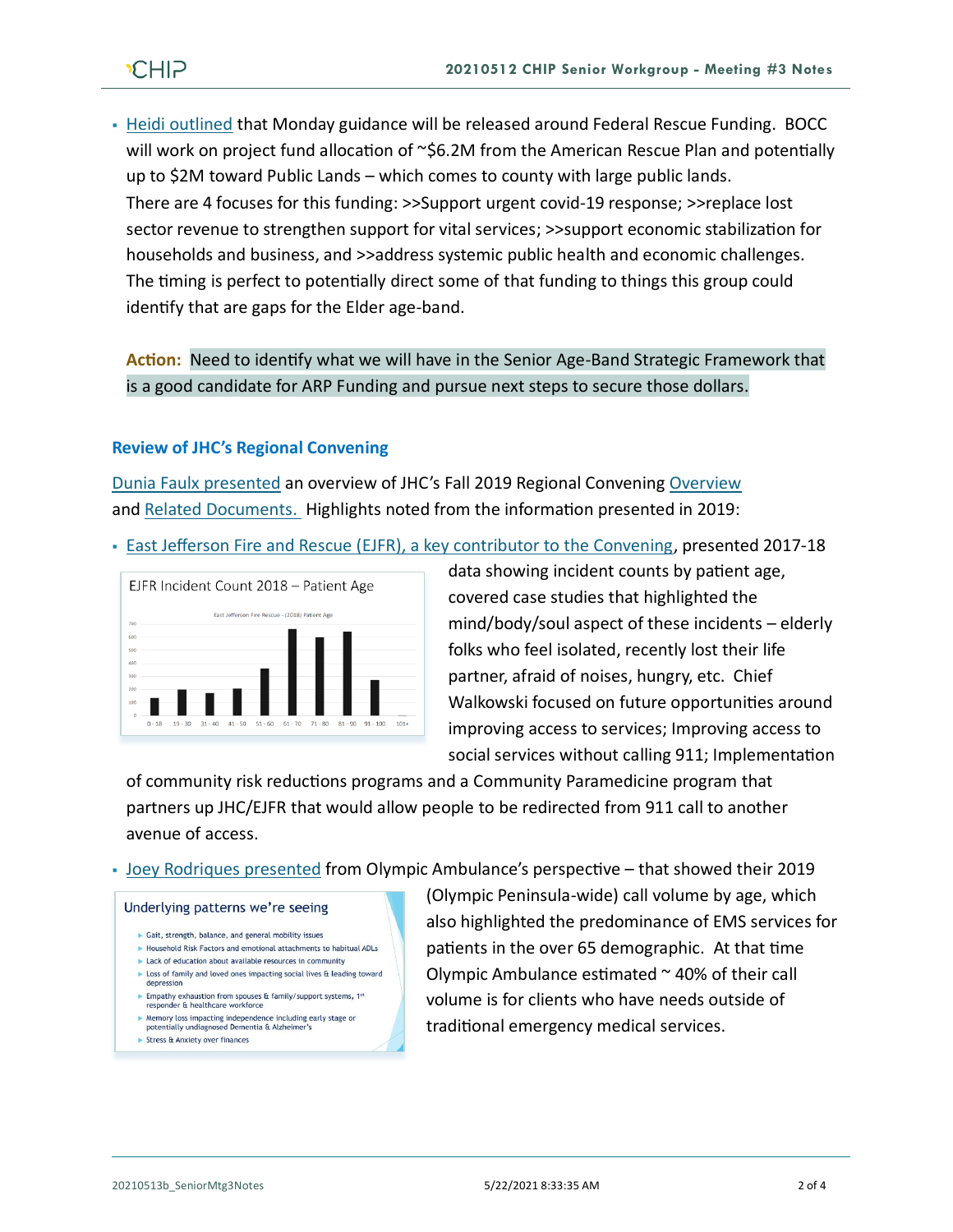- Dunia highlighted this group can focus the Senior Age-Band efforts around: Social Isolation; Community Para-medicine; and Relief for community caregivers.
- Improving access to social services by coalition building.
- Accessing services without calling 9-1-1.
- . Implementation of community risk reduction programs.
- Jefferson Healthcare/East Jefferson Fire Rescue partnership
- **Action:** Review the impressive graphic recordings documenting experiences of elders' barriers to health [in rural Communities](https://www.nationalcomplex.care/wp-content/uploads/2019/11/Jefferson-Healthcare-Regional-Convening_Experiences-of-Elders_2019OCT21.jpg) and [experiences of first responders and models for change](https://www.nationalcomplex.care/wp-content/uploads/2019/11/Jefferson-Healthcare-Regional-Convening_Experiences-of-Elders_2019OCT21.jpg) that were created in real-time by [Rio Holladay.](https://www.rioholaday.com/)
- **Action:** Add content to the framework to assess/address social isolation. Pull in EJFR and hospital to address the content of this strategy.
- **Action:** Add a strategy to address empathy exhaustion/lack of a respite system for caregivers. Pull in Laura/O3A for better understanding of resources available, where gaps are, how to better raise the profile, etc. Add content to framework that addresses outcome of that conversation.
- **Action:** Metrics for Strategic Framework around:
	- Senior use of 911 service Potential Community Paramedicine effort and connecting elders with appropriate services rather than EMS, use metric of # of calls to EMS/ambulance at the beginning vs. end of effort. Recruit someone from EJFR for this meeting to collaborate on this effort.
	- Social Isolation, use metric of % of elderly who experience isolation; (find out if this question on BRFSS data, UofW or O3A?)
	- Empathy/lack of respite system for caregivers, use metric of % of caregivers who get respite;
- **Action:** Evolve Objective 2 to something more general: like, "Support existing plans that strengthen senior services." This object will cover strategic frameworks that could include:
	- Mental Health/Depression/Dementia (Get O3A Input!)
	- Palliative Care
	- Finances, including financial exploitation and stressors
	- Maintaining elder engagement by retaining gait, strength, balance, general mobility. (Maybe include this under the Social Isolation framework.)

#### **Timeline**

John Nowak outlined we need to complete the strategic frameworks by August. The Age-Bands will pause for the Joint Board approval process. Then the Age Bands will reconvene, members will be added as for the right expertise, insight and financial support, and work will commence to execute the CHIP's Joint Board-approved Strategic Plans for each Age-Band.